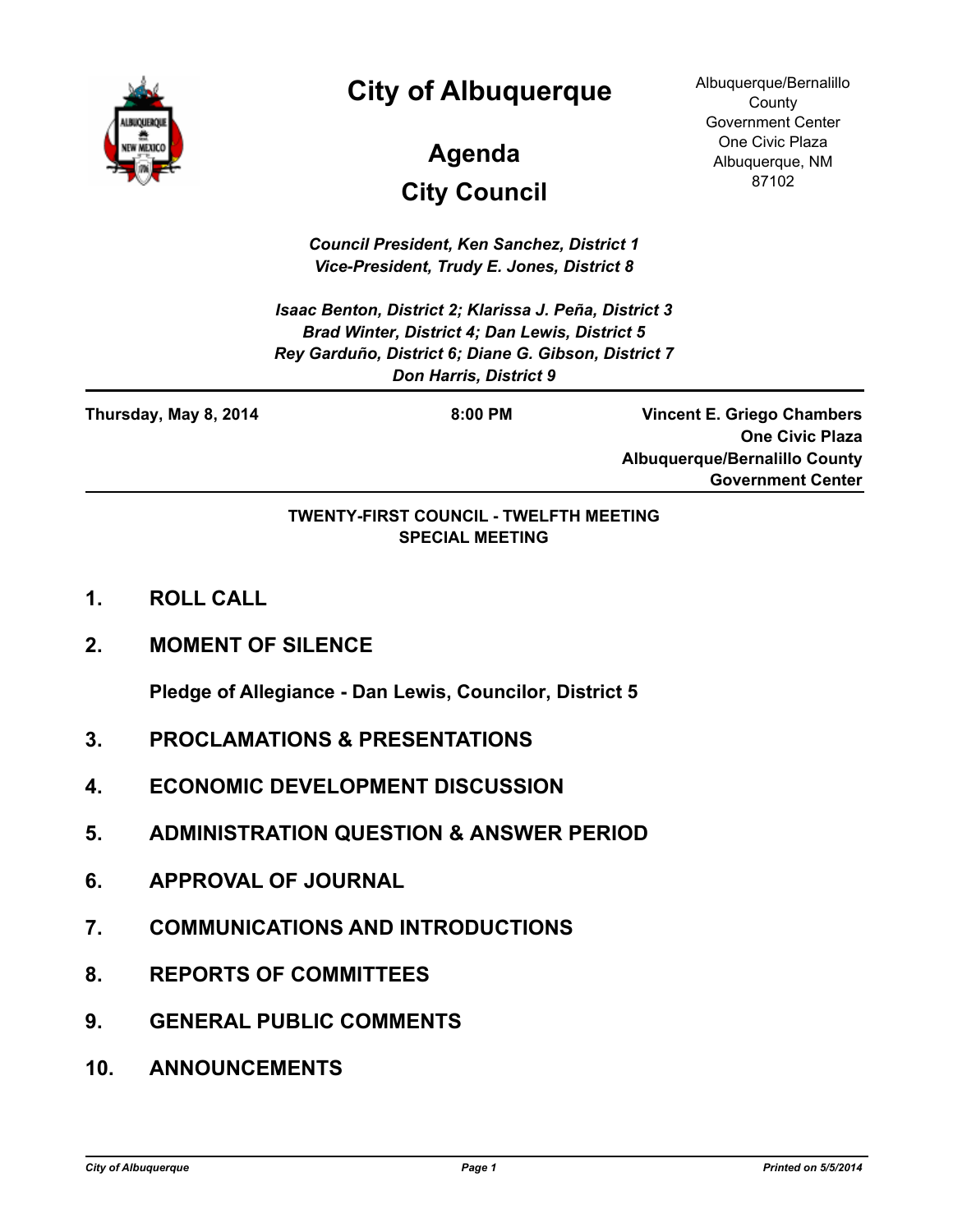### **11. CONSENT AGENDA: {Items may be removed at the request of any Councilor}**

- **a.** [EC-14-68](http://cabq.legistar.com/gateway.aspx?m=l&id=/matter.aspx?key=9170) Avalon Vacation (Project# 1009438/14DRB-70039 Vacation of Public Right-of-Way/14DRB-70038 Vacation of Public Easements) Consensus Planning Agents for RPS I-25 & Vassar LLC, et al, request the referenced actions including Vacation of Road Right of Way/Easements for portions of Daytona Rd NW, Los Volcanos Rd NW, Bluewater Rd NW, 90th St NW and 94th St NW as well as vacation of other easements within portions of Tracts A-C, Avalon Subdivision Unit 4; Tracts 4-7, Town of Atrisco Grant; Tracts B-11 thru B-13, B-22 thru B-27, and B-29 thru B-33, Town of Atrisco Grant Unit 5, Tract B-14A, Unser Diversion Channel Corridor; Tract C, Westridge Mobile Home Park Phase 2; and Tracts 14-16, Land of C.H. Hall zoned SU-1/ IP and SU-1 for IP & C-2 with exceptions, located on the south side of I-40 between 90th St NW and 98th St NW containing approximately 172.45 acres
- **b.** [EC-14-69](http://cabq.legistar.com/gateway.aspx?m=l&id=/matter.aspx?key=9171) Rail Yards Vacation (Project# 1009953/14DRB-70027) Huitt-Zollars, Inc. agents for the City of Albuquerque request Vacation of Public Right-of-Way for First Street SW located between 2nd St SW and Hazeldine Ave SW, containing approximately .3625 acre
- **c.** [EC-14-73](http://cabq.legistar.com/gateway.aspx?m=l&id=/matter.aspx?key=9175) Approval of the First Supplemental to Amend the Scope of Services and Add Monies for FY14 Outside Counsel for Legal Services Agreement between Robles, Rael & Anaya PC and the City of Albuquerque
- **d.** [EC-14-75](http://cabq.legistar.com/gateway.aspx?m=l&id=/matter.aspx?key=9177) Mayor's Recommendation of Coffman Associates, Inc. for Engineering Services for the Aviation Department
- **e.** [EC-14-76](http://cabq.legistar.com/gateway.aspx?m=l&id=/matter.aspx?key=9181) Mayor's Recommendation of Huitt-Zollars, Inc. for Engineering Consultants for Unser Boulevard I-40 to Central

#### **12. PUBLIC HEARINGS: {Appeals, SAD Protest Hearings}**

#### **13. APPROVALS: {Contracts, Agreements, and Appointments}**

#### **14. FINAL ACTIONS**

**a.** [O-13-58](http://cabq.legistar.com/gateway.aspx?m=l&id=/matter.aspx?key=8946) Amending Section 13-12-5 ROA 1994 To Establish A Criminal Penalty For The Violation Of The Albuquerque Minimum Wage Ordinance, And To Clarify The Enforcement And Implementation Of The Minimum Wage Ordinance (Sanchez)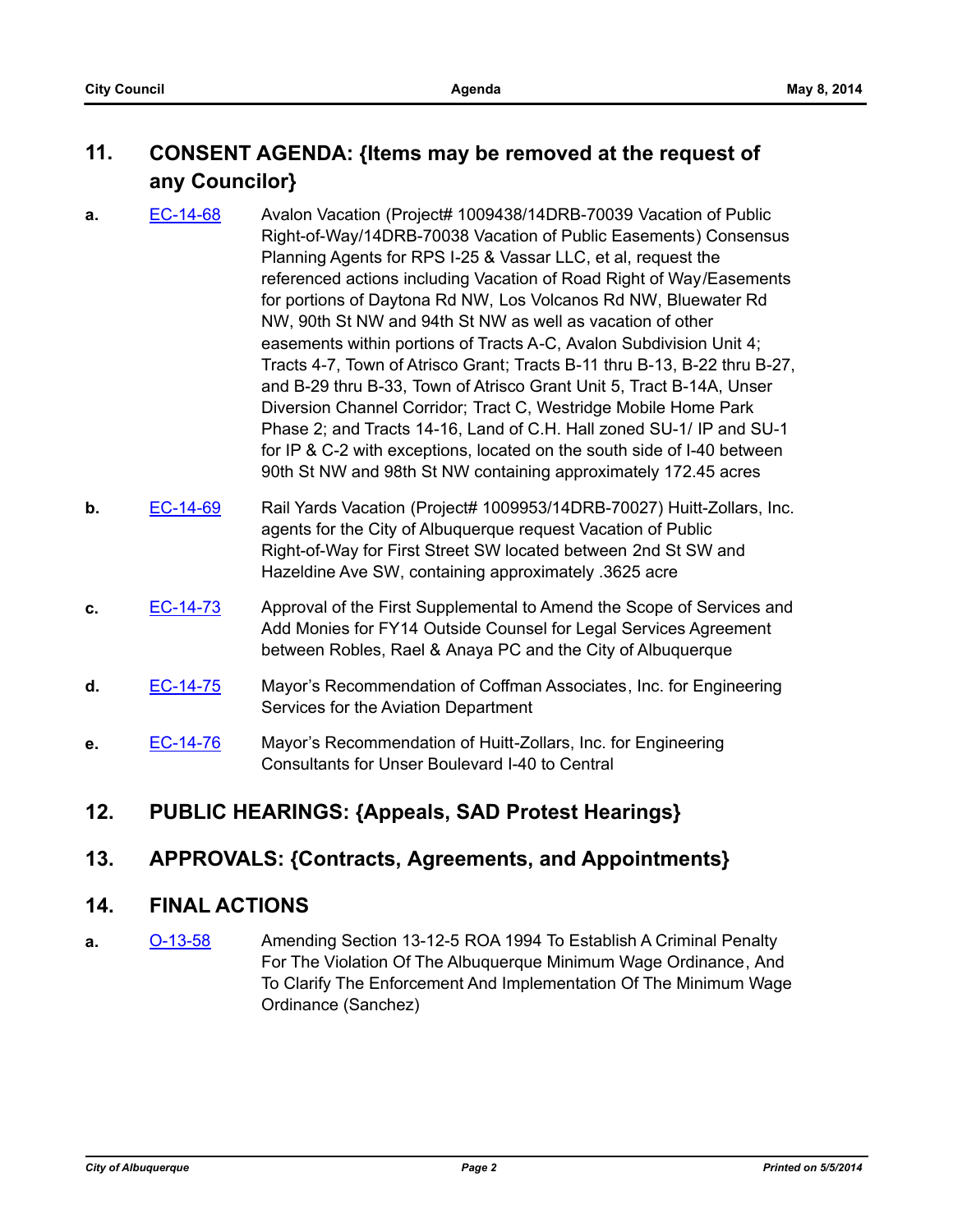| b. | $O-14-9$       | Authorizing The Issue And Sale Of The \$31,510,000 City Of<br>Albuquerque, New Mexico Gross Receipts Tax/Lodgers' Tax Revenue<br>Bonds In Two Series: (I) \$29,530,000 City Of Albuquerque, New Mexico<br>Gross Receipts Tax/Lodgers' Tax Refunding Revenue Bonds, Series<br>2014A For The Purpose Of Financing The Cost Of Refunding The City's<br>Outstanding Tax-Exempt Gross Receipts Tax/Lodgers' Tax Refunding<br>Revenue Bonds, Series 2004A And (II) \$1,980,000 City Of Albuquerque,<br>New Mexico Gross Receipts Tax/Lodgers' Tax Revenue Bonds, Series<br>2014B For The Purpose Of Enhancing And Improving The City's<br>Convention Center (Jones, by request)                                                               |
|----|----------------|-----------------------------------------------------------------------------------------------------------------------------------------------------------------------------------------------------------------------------------------------------------------------------------------------------------------------------------------------------------------------------------------------------------------------------------------------------------------------------------------------------------------------------------------------------------------------------------------------------------------------------------------------------------------------------------------------------------------------------------------|
| c. | $R-13-2$       | F/S Creating A Task Force To Review The Charter Of The City Of<br>Albuquerque And Make Recommendations On Certain Potential<br>Revisions; And Adopting A Proposition To Be Submitted To The Voters<br>On The Sooner Of The Next City-Wide Special Election, Or The General<br>Election Ballot Of November 4, 2014, That Amends Article III, Section 3<br>Of The Charter Of The City Of Albuquerque, Concerning Direct<br>Legislation By Voter Initiative To Create A Ballot Initiative Review<br>Committee To Review Proposed Measures For Constitutional Or Other<br>Legal Defects; Specifying That Proposed Measures Shall Be Submitted<br>To The City's Electors Only At General Or Regular Municipal Elections<br>(Sanchez, Winter) |
|    |                | [Certain amendments may be considered by the City Council including one that amends<br>the method of calculating the minimum number of petition signatures required for ballot<br>initiatives, and one that proposes to increase the number of City Council Districts.]                                                                                                                                                                                                                                                                                                                                                                                                                                                                 |
| d. | $P-14-1$       | To Be Submitted To The Voters On The General Election Ballot Of<br>November 4, 2014, Amending Article V, Section 4 Of The Charter Of<br>The City Of Albuquerque, Concerning The Duties Of The Mayor;<br>Specifying That The Appointment Of The Chief Of Police And Fire Chief<br>Will Require The Advice And Consent Of The City Council (Sanchez,<br>Winter)                                                                                                                                                                                                                                                                                                                                                                           |
| е. | $P-14-2$       | To Be Submitted To The Voters On The General Election Ballot Of<br>November 4, 2014, Adding A New Article "XX" To The City Charter To<br>Provide For The Election Of The Chief Of Police And To Amend Articles<br>II, III, XII, XIII, XVI, And XVIII To Provide A Process For Electing The<br>Chief Of Police And Determining A Salary For That Position (Garduño)                                                                                                                                                                                                                                                                                                                                                                      |
| f. | <u>OC-14-1</u> | Adopting a Statement of the Issue for filing with the City Clerk Pursuant<br>to the Intragovernmental Conference Committee Article; Appointing a<br>member to the Intragovernmental Conference Committee; Appointing<br>the Council's designee for presentation to the Intragovernmental<br><b>Conference Committee</b>                                                                                                                                                                                                                                                                                                                                                                                                                 |

## **15. OTHER BUSINESS: {Reports, Presentations, and Other Items}**